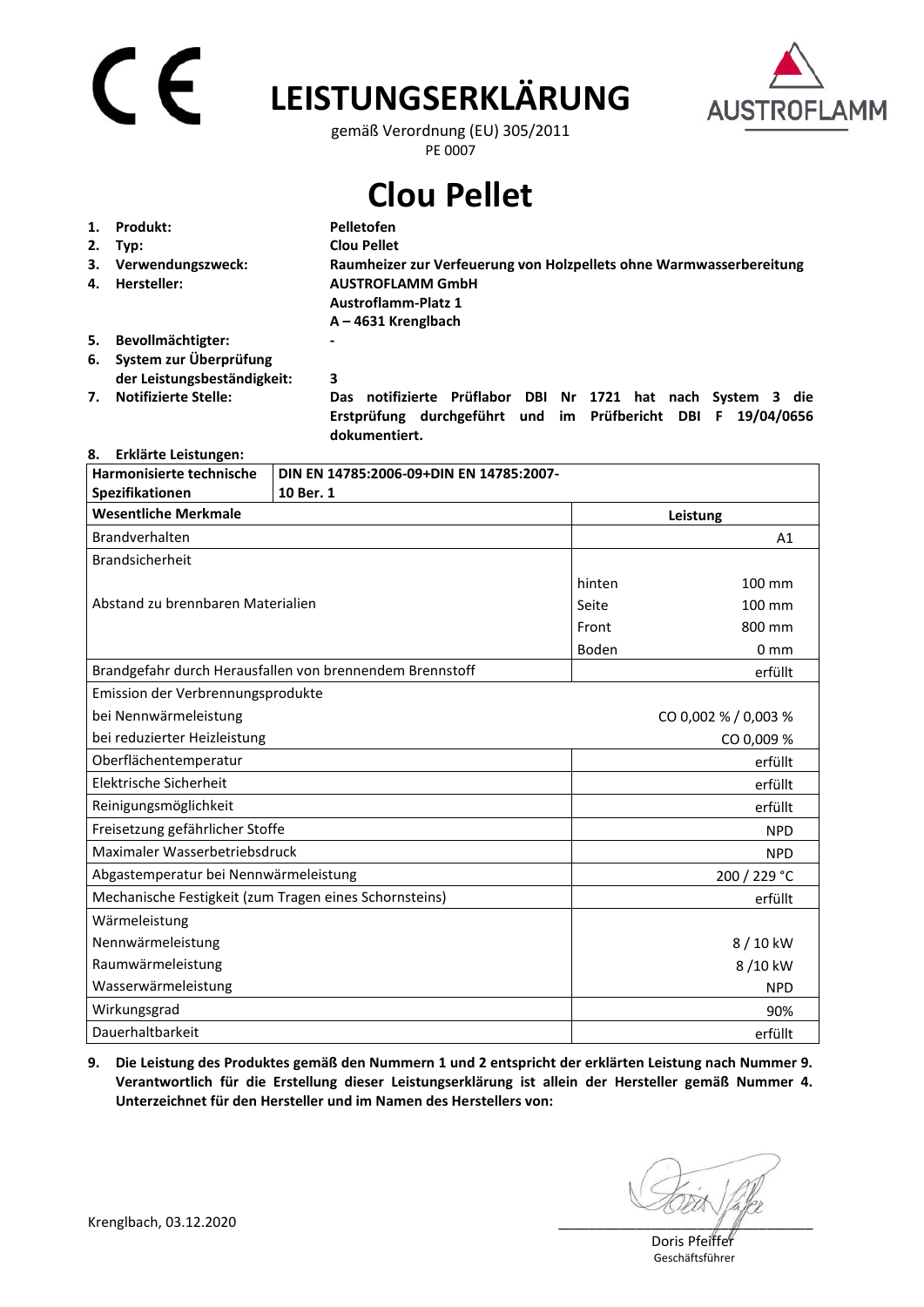# **Declaration of performance**  Council Regulation (EU) 305/2011



PE 0007

## **Clou Pellet**

|  | 1. Product:                  | <b>Pellet stove</b>                                                                                                              |
|--|------------------------------|----------------------------------------------------------------------------------------------------------------------------------|
|  | 2. Type:                     | <b>Clou Pellet</b>                                                                                                               |
|  | 3. Intended use:             | Pellet stove without water tank                                                                                                  |
|  | 4. Manufacturer:             | <b>AUSTROFLAMM GmbH</b>                                                                                                          |
|  |                              | <b>Austroflamm-Platz 1</b>                                                                                                       |
|  |                              | $A - 4631$ Krenglbach                                                                                                            |
|  | 5. Representative:           |                                                                                                                                  |
|  | 6. System of verification of |                                                                                                                                  |
|  | constancy of performance:    | 3                                                                                                                                |
|  | 7. Notified body:            | The notified test laboratory DBI Nr 1721 performed the initial<br>assessment according to system 3 and documented the results in |

 **test report DBI F 19/04/0656.** 

#### **8. Declared performance:**

| <b>Harmonised technical</b><br>DIN EN 14785:2006-09+DIN EN 14785:2007- |             |          |                 |
|------------------------------------------------------------------------|-------------|----------|-----------------|
| <b>Specifications</b>                                                  | 10 Ber. 1   |          |                 |
| <b>Essential characteristics</b>                                       | Performance |          |                 |
| Fire performance                                                       |             |          | A <sub>1</sub>  |
| Fire safety                                                            |             |          |                 |
|                                                                        |             | Rear     | 100 mm          |
| Distance to flammable materials                                        |             | Lateral  | 100 mm          |
|                                                                        |             | Front    | 800 mm          |
|                                                                        |             | Floor    | 0 <sub>mm</sub> |
| Fire hazard through burning fuel falling out                           |             |          | complied        |
| <b>Emission combustion products</b>                                    |             |          | CO 0,002 %/     |
| Nominal heat output                                                    |             |          | 0,003 %         |
| Reduced heat output                                                    |             |          | CO 0,009 %      |
| Surface temperature                                                    |             | complied |                 |
| <b>Electrical safety</b>                                               |             |          | complied        |
| Cleanability                                                           |             |          | complied        |
| Discharge of toxic material                                            |             |          | <b>NPD</b>      |
| Maximum water operating pressure                                       |             |          | <b>NPD</b>      |
| Exhaust gas temperature at nominal heat output                         |             |          | 200 / 229 °C    |
| Mechanical stability (for carrying the chimney)                        |             |          | complied        |
| Heat output                                                            |             |          |                 |
| Nominal heat output                                                    |             |          | 8/10 kW         |
| Room heating capacity                                                  |             |          | 8/10 kW         |
| Water heating capacity                                                 |             |          | <b>NPD</b>      |
| Efficiency                                                             |             |          | 90%             |
| Durability                                                             |             |          | complied        |

**9. The performance of the product identified above is in conformity with the set of declared performance/s. This declaration of performance is issued, in accordance with Regulation (EU) No 305/2011, under the sole responsibility of the manufacturer identified above.** 

**Signed for and on behalf of the manufacturer by:**

Doris Pfeiffer Managing director